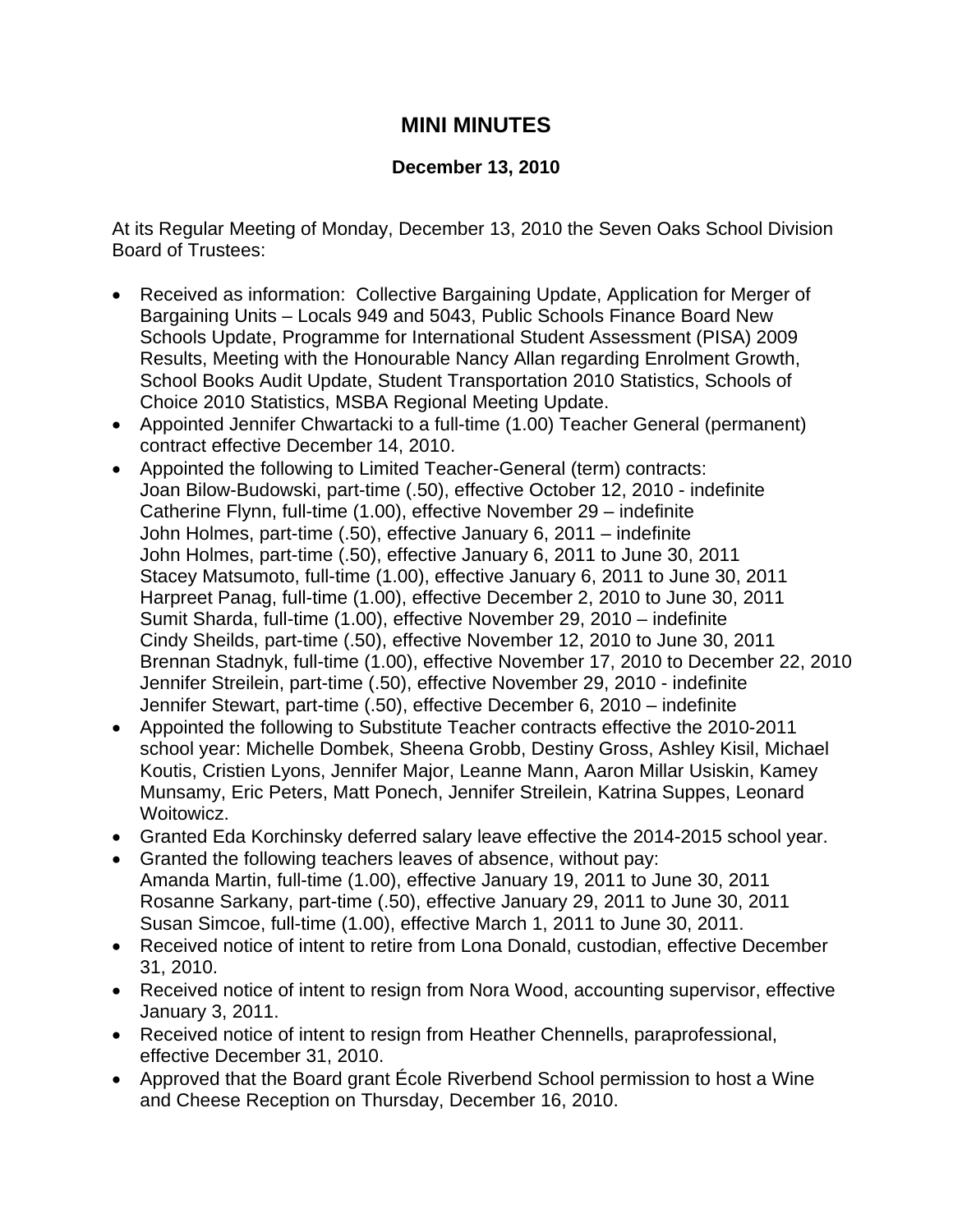- Approved that Shelmerdine be awarded the Tender for the Swinford Park Soccer Field Project.
- Received for payment:
	- o Cheques #2110987-#2111472, US\$ cheques #211045-#211073, direct deposits #211001420-#211002194, and pre-authorized debits #201015- #201017 in the amount of \$3,072,705.10.
	- o Invoice No. B5727485059 for the Garden City West Steam Unit Ventilator Replacement Project (PSFB-funded component) in the amount of \$8,618.91 be paid to Appin Associates.
	- o Invoice No. B5728485059 for the Garden City West Steam Unit Ventilator Replacement Project (owner-funded component) in the amount of \$32,130.00 be paid to Appin Associates.
	- o Certificate of Payment No. 3 for the Grooming Room and Elevator at Garden City Collegiate West in the amount of \$92,146.91 be paid to Park West Projects Ltd.
	- o 7-1/2% Statutory Holdback on Certificate of Payment No. 3 for the Grooming Room and Elevator at Garden City Collegiate West in the amount of \$7,115.59 be paid to the SOSD/Park West 425 GCCI Elevator Grooming Room account.
	- o Certificate of Payment No. 5 for the Garden City Collegiate West Steam Heating and Unit Ventilator Replacement Project in the amount of \$55,706.65 be paid to Randall Plumbing & Heating Ltd.
	- o 7-1/2% Statutory Holdback on Certificate of Payment No. 5 for the Garden City Collegiate West Steam Heating and Unit Ventilator Replacement Project in the amount of \$4,032.82 be paid to the SOSD/Randall Plumbing 433 GCCI West HVAC account.
- Conference reports received from:
	- o Caelin Philippot, Teacher, École Constable Finney School: ACPI (Association canadienne des professeurs d'immersion), October 14 to 16, 2010 - Moncton, New Brunswick.
	- o Gary Hanson, Teacher, West Kildonan Collegiate: School Counsellors: Transforming Lives One Student at a Time, November 4 to 6, 2010 - Tarrytown, New York.
	- o Donna Massey-Cudmore, Teacher, École Constable Finney School: The Wonder of Learning, Reggio Emilia Exhibit, September 30 to October 3, 2010 - Chicago, Illinois.
	- o Margaret Mulvenna, Teacher, Victory School: The Wonder of Learning, Reggio Emilia Exhibit, September 30 to October 3, 2010 - Chicago, Illinois.
	- o Vanessa Burridge, Jessica Dilts, Joey Robertson, Leanne Yeo Teachers, West St. Paul School: CAYC MB Study Tour: The Hundred Languages of Children, September 30 to October 3, 2010 - Chicago, Illinois.
- Correspondence received from:
	- o Hugh Coburn, President, Manitoba School Boards Association: Nominations for the 2011 Manitoba School Boards Presidents' Council Award.